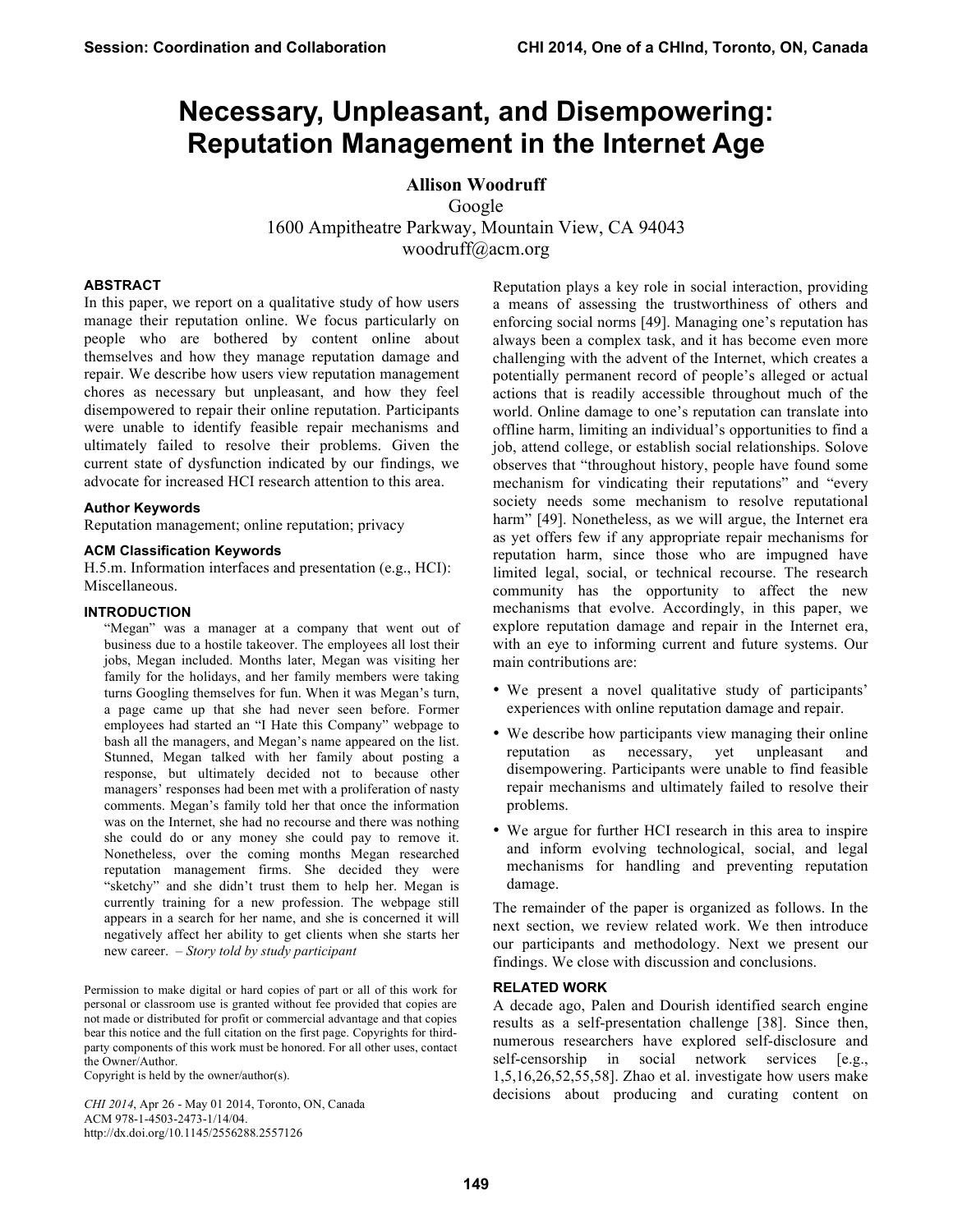Facebook [58]. Wang et al. investigate regretted sharing on Facebook and report that some incidents had serious consequences such as job loss or relationship breakup [55]. Further, Lampinen et al. explore how users negotiate disclosure by others in their social circles [26]. By contrast with these, we focus on content which the user did not generate themselves, and content over which they have little direct influence or control.

Studies have also shown that users are concerned with online availability of public records [36], as well as online harassment, drama, and profanity [7,33,50]. Similarly, numerous journalistic reports (both online and print) have chronicled online reputation damage over the years [e.g., 2,3,10,15,29,53]; while these sources are not academic, they warrant consideration because they cover issues that are not yet well represented in the academic literature, and because our participants had often read articles in the press that informed their perspective on reputation damage. Solove draws on such journalistic reports as well as legal cases [49]; by contrast we conducted an empirical study in which we interviewed participants directly about their attitudes and practices. Additionally, Solove's work was published in 2007, and our work offers an updated perspective since many new Internet services and practices have arisen in the intervening years. The process by which rumors spread has also been investigated; Liao and Shi report on the transmission of rumors in a Chinese microblogging system and provide a useful summary of related work [27]. We focus here on how users go about handling such content when it does appear online.

Reputation systems in services such as eBay have also received considerable attention [e.g., 24,44]. Such systems operate in highly constrained environments in which users explicitly rate entities such as sellers or goods; by contrast we consider reputation in the broader context of what is generally represented about an individual on the Internet.

Little work has been done on repair, although Sleeper et al. discuss how Twitter users sometimes ameliorate harm by apologies or other means [47]. In Europe, the idea that data should be "forgotten" when it has outlived its usefulness has gained prominence and is now being tested in a rash of legal cases [3], and some technical directions have been proposed for forgetting online data [5,34,48]. This topic is however riddled with complexity since mechanisms for deleting digital content can be circumvented by users who make analog copies of the content before it expires. Little research has been done on reputation management services, although websites, industry reports, and press provide information about them [e.g., 6,13,42,43,51]. In a rare exception, Bartow considers reputation management companies, arguing they are incentivized to foster online conditions that perpetuate harassment [7]. Further, legal scholars such as Bartow, Fahimy, and Solove lament the lack of legal protection for online reputation and propose legal remedies such as increased liability for defamatory

acts [7,19,49]; by contrast, we focus on design-relevant findings.

In this paper we extend these discussions by exploring how individuals handle reputation damage and attempt to repair their reputation on the Internet. To our knowledge, this is the first such study of this topic.

# **PARTICIPANTS AND METHODOLOGY**

In our initial pilot, we interviewed 7 people (4 men and 3 women) recruited by an external recruiting firm. These participants were not selected based on their concern with reputation management but rather were chosen to represent a wide range of Internet users, in order to contextualize the research in a more general population. They lived in the San Francisco Bay Area, and ranged in age from 26 to approximately 60. They represented a wide range of occupations, such as teacher or county clerk. We conducted semi-structured interviews in person in February 2012. The interviews were exploratory and brief, lasting approximately 15 minutes. They were video-taped, detailed notes were taken, and illustrative quotes were transcribed.

We then interviewed 21 people (11 men and 10 women) who have been 'bothered' by information about themselves or their small businesses on the Internet.<sup>1</sup> These participants were selected based on responses to a screener distributed by an external recruiting firm to a large national panel of potential participants. The screener included multiple choice and free-text responses; all responses were reviewed and participants were selected to represent diversity of demographics and experiences with problematic online content. They lived in metropolitan areas, suburban areas, and smaller towns throughout the United States in states such as California, Kentucky, Pennsylvania, and Texas. Participants represented several ethnicities and ranged in age from 24 to approximately 70. They represented a wide range of occupations, such as life coach, stay-at-home parent, writer, attorney, and employment recruiter. We conducted semi-structured interviews by phone in May and June 2012. Interviews lasted approximately 1 hour and were recorded and transcribed.

We used a general inductive approach [54], which relies on detailed readings of raw data to derive themes relevant to evaluation objectives. In our case, the primary evaluation objective was to inform the design of reputation management mechanisms by understanding and characterizing: (1) participants' practical and emotional experiences with online reputation management; and (2)

l

<sup>1</sup> Intermingling of personal and professional reputation is common. Participants reported that reputation attacks related to their personal lives affected them in their professional lives and vice versa. For this reason, we included people who had been slurred personally and/or professionally as well as owners of several small businesses who primarily reported issues tied to their reputation as an individual (e.g., the owner of a small tutoring company was accused of being unintelligent and therefore unqualified to tutor). The findings we report in this paper appear robust across the recruit.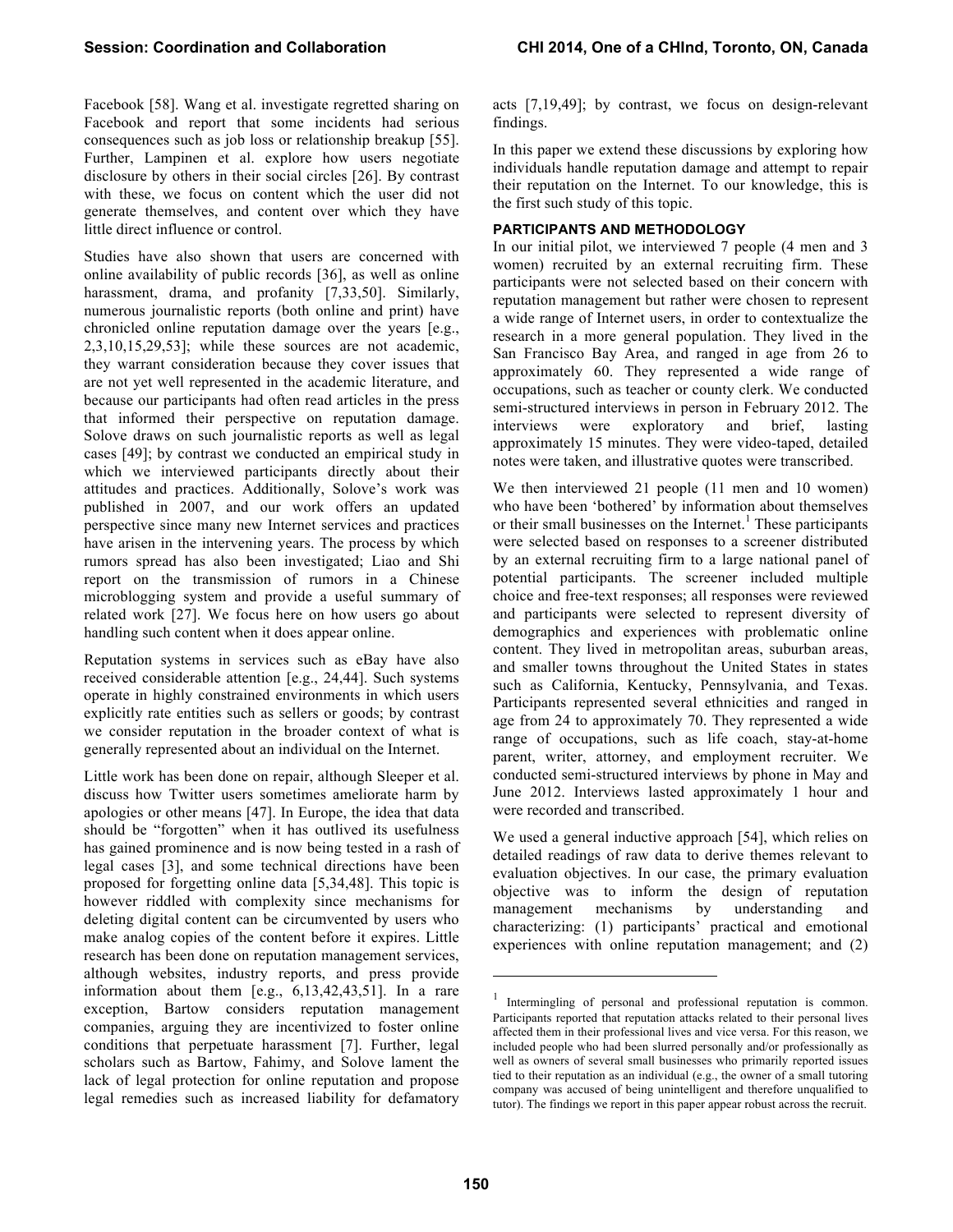participants' online reputation management strategies and the outcomes of their application of these strategies. Accordingly, we focused on these issues in the interviews, and then we jointly analyzed the data from both sets of interviews, closely reviewing the text, performing an affinity clustering to identify emergent themes [9], and iteratively revising and refining categories. We also created a collection of all stories of reputation damage told by the participants and characterized them according to emergent features such as whether the accusation was true, the participant's strategic response, and the outcome. In keeping with the general inductive approach, our analytic process yielded a small number of summary categories indicating that managing one's online reputation (and in particular reputation damage) is: (1) necessary, (2) unpleasant, and (3) disempowering. In the next section, we broadly discuss reputation damage, and then we dedicate a section to each of these three categories in turn.

### **REPUTATION DAMAGE**

1

In this section we discuss the nature, impact, and prevalence of damaging information online.<sup>2</sup>

#### **Damaging Information Online**

Numerous sites afford users the ability to put favorable or unfavorable content online about themselves or others. Naturally users can publish extensive information about themselves and others on social networking services, blogs, or other sites. High-profile blogs such as Gawker [21] and Wonkette [56] have created reputation management crises for numerous celebrities and politicians. Sites such as Hollaback! [22] and Don't Date Him Girl [17] provide the opportunity for users to shame or reprimand others. Revenge porn sites show nude photos submitted by former romantic partners [12].

Third party sites can gather and profit from various data sources. Dozens of data aggregators such as BeenVerified [8] and MyLife [37] draw on public records databases and publish information such as people's home addresses, ages, relatives' names, and criminal records. Online mug shot databases show mug shots of people who were found innocent as well as guilty, and they have been accused of extortion for charging exorbitant removal fees [35].

Online review sites such as Yelp [28,57], Angie's List [4], and Ripoff Report [45] have become critical tools for consumer selection of services and businesses, and review sites such as RateMyTeachers [41] cover professionals. Some have been accused of extortion, e.g., Ripoff Report has been accused of authoring false reports and charging \$2000 to remove them via its "Arbitration Program" [45].

To give a sense of our participants' experiences, we provide the following examples: $3$ 

*P14's*<sup>4</sup> *client posted scathing comments about him, as well as personal information about his wife, in a public forum in an attempt to force him to provide additional services for no additional charge.*

*P02 was at an event at the beach when she was supposed to be at work. A reporter was covering the event. The reporter took photos of P02 in a bikini and included them in an online article along with P02's full name and employer and the fact that P02 was "playing hookey." The article still appears prominently in searches for P02's name, even though the event was years ago.*

*Eight years ago P01 listed a degree he does not have on his resume, and a small town newspaper ran a story about the falsification. The article still comes up in the first page of his search results and he does not understand why, since much more recent content about him exists.*

#### **Impacts of Reputation Damage**

The stakes are high when it comes to one's online reputation. Reputation harm can limit career, academic and social opportunities – human resources recruiters, college recruiters, insurance agents, potential clients, potential romantic partners and many others use search engines to do online "background checks."

"The Internet never forgets. Once something negative is posted online about you it's there forever, slowly eroding your reputation and **limiting your opportunities for a better life**." – Reputation.com website [43]

"Suppose they did a search and they find all those pornographic links this guy associated me with? Well, I have zero chance…" – P03

"I have a lot of women friends who have bad luck with boyfriends so I've occasionally [done an online search to find information about their boyfriends]…" – P19

For example, there are numerous journalistic reports of companies conducting online background searches and/or reviewing social media content for potential employees, and one survey found that 70 percent of human resources professionals in the United States have rejected a job

l

 $2$  A note about terminology is in order. Like [24] and consistent with the perspective of our participants, we draw on lay definitions of concepts such as reputation (what is generally said or understood about the character of a person or thing), reputation management (efforts to influence the reputation of a person or thing), and reputation damage (unfavorable information that is disseminated about a person or thing). While a discussion of academic definitions is beyond the scope of this paper, see the cross-disciplinary survey in [31].

 $3$  As can be seen from these examples, reputation damage varies according to factors such as whether the content is true or false, the motive for posting, and the recency of the information. In our modest sample size, we did not observe any particular patterns related to these factors. For example, participants reported similar difficulty removing information regardless of whether it was true or false. The findings that we report here are therefore representative of our participants, but examination of the potential nuances relating to such factors remains a topic for future work.

<sup>4</sup> Notationally, we indicate participants from the main study with pseudonyms P01-P21, and participants from the pilot with P22-P28. We decline to provide additional demographic indicators in the pseudonyms to maximize anonymity, given the nature of the interviews. Further, we anonymize companies' names in participants' quotes. We use bold font in select quotes to emphasize content of particular interest.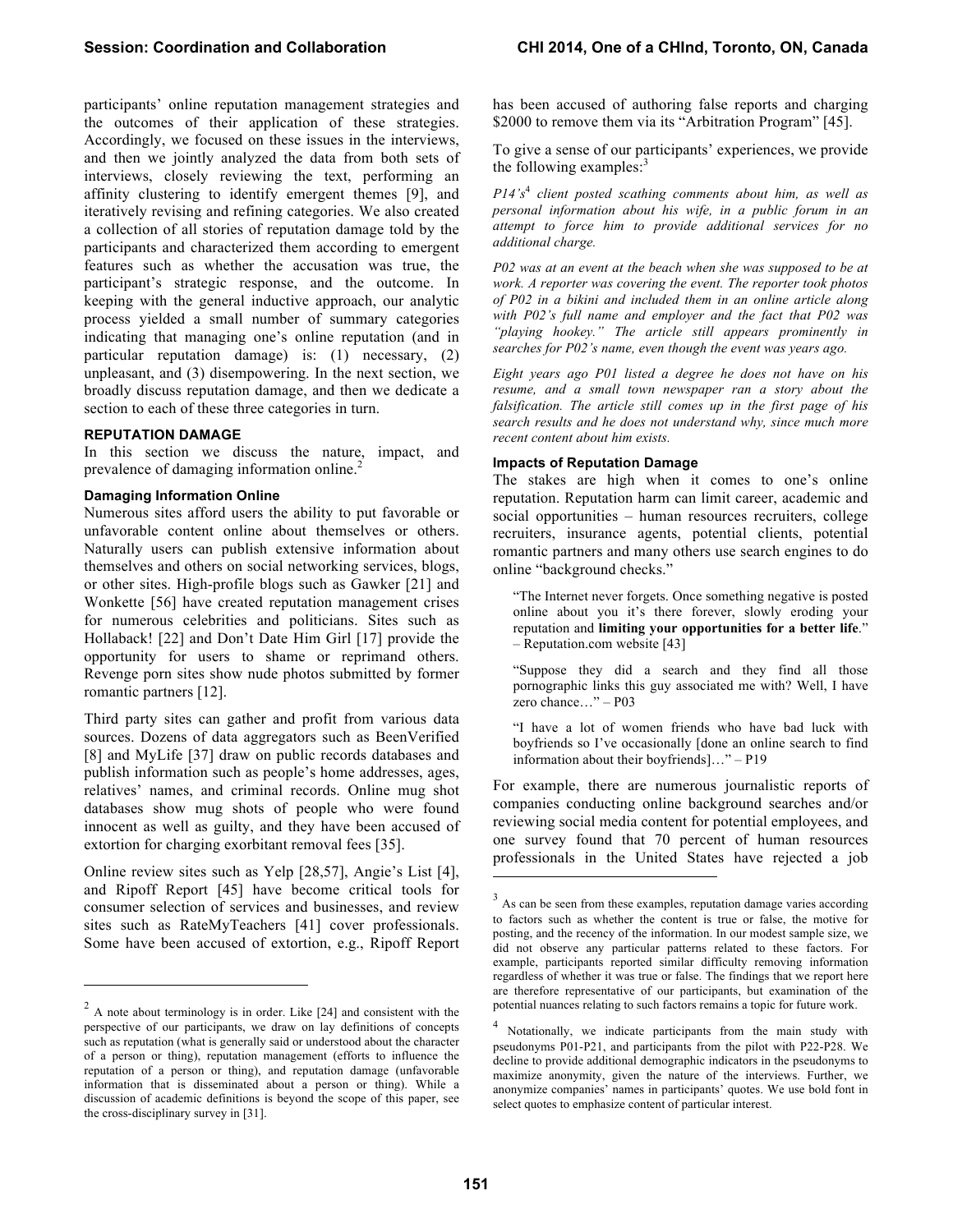applicant based on content they found online [23]. Such practices are controversial.

"It was a little cubicle, and she thought they were taking her in for further testing because she had been there all day. They said this is the last stage and then your application process is done, and they asked her into a cubicle, and she had signed something agreeing for them to take a look at her [social networking service] page... Somebody in a desperate situation is liable to do anything. You really really want that job, you've been without work for a while, you might let somebody enter your house if you think it's gonna make some money... she told me she did it [logged in to her account for them]." – P07

"I would never [look at a potential employee's social networking service page]. It's totally personal. No." – P17

Reputation harm can also be dangerous. For example, when hip hop artist Daniel Lee was wrongly accused of diploma falsification, outraged netizens threatened to kill Lee and his family [15]. Some Internet shamers have been alarmed by unexpectedly vicious responses to what they have posted and have begged Internet mobs to stop harassing the victims [49]. Further, reputation harm can cause emotional trauma such as humiliation, and online attacks have been implicated in a number of suicides [e.g., 29]. Some argue that cyberbullying is simply traditional bullying in a new media. However, others suggest it is qualitatively different because it is "always on", and because information is disseminated more widely and quickly than with traditional bullying [2]. Beyond specific impacts on career, social life, and emotional and physical well-being, reputation damage on the Internet is also concerning because it limits opportunities for rehabilitation and self-exploration [49].

Of course, in some cases reputation harm to an individual benefits society. When allegations have basis in fact and someone is a danger to others, it may be appropriate and useful for the information to be highly publicized. Similarly, legitimate whistleblowing merits support. Further (and arguably problematically), public safety organizations are increasingly utilizing publicly available social data for investigative purposes, and some have recruited the public to provide information about potential criminals [40].

# **Prevalence**

Little concrete data is available about the prevalence of reputation harm on the Internet. However, in a survey in 2010, 4% of online adults reported bad experiences because embarrassing or inaccurate information was posted about them online, a number unchanged since 2006 [30]. Our recruiting responses suggest the same order of magnitude. Further, unpublished studies we have conducted suggest the number of people bothered by information online about themselves may be very roughly 20%. By comparison, the number of people searching for themselves is fairly large (57% in [30] and higher in our small sample). While the number of people who feel they have been negatively impacted by content online may be quite low, the impact can be severe when it occurs.

### **NECESSARY**

Participants perceived that managing their online reputation is necessary. Further, when it was damaged, they were highly motivated to improve their reputation and they took action to do so. They explained that the Internet has become a central part of daily life, and therefore the information that can be found about them online plays a key role in establishing social relationships, job opportunities, business clientele, etc. They explained that handling one's Internet presence has recently become an important part of being a mature, responsible adult and/or a successful professional.<sup>5</sup>

"I think a lot of people judge based on [what's on the Internet] because the Internet is so prevalent today... they go to the computer for all of their information… I think the Internet is becoming most people's bible of information about everything... as a business **I have to adapt and realize that is happening and that it's important and it's something that has to be dealt with**." – P05

"That's new to most people's lives in the last 10 years and it seems like it's permanent, it's not going anywhere." – P06

They generally presumed that everything on the Internet is public and permanent, further elevating the importance of online information. As a result, they often regulated their behavior online (variations on activity reported in e.g., [1,16,26,52]) and advised their children to do the same.

"**You have to assume that anything you say online is now the property of the entire world**." – P04

"Once you have a history in that [social networking service] world I wouldn't imagine you could clean it up." – P10

"I've never spoken badly about somebody online because I know that that doesn't go away." – P02

"When it comes to online, that's a whole different boundary... Let's say I'm talking to you. It's a personal expression from me to you... there's something implied about the trust of the moment I think… **once it hits online, it becomes just verbiage that follows you around**... the whole public sharing thing, that's just too raw." – P09

Some participants said that even if they were not currently concerned about information about themselves online, they had to act responsibly on behalf of their future selves, e.g., they were concerned about what their children or potential employers might see about them in the distant future.

"**I think that's kind of a new thing that is part of maturing now.** Our parents didn't have to worry about that, but **part of our growing up process I think is being more conscious** 

l

 $5$  A note is in order regarding the relationship of the three main categories to precipitating events. Necessary and unpleasant apply broadly to reputation management and often occur even before any specific problems arise (e.g., participants often reflected on reputation management and/or took proactive action prior to any precipitating event). However, feelings of necessity and unpleasantness were generally intensified by specific events. Further, anticipatory fear of hypothetical events exacerbated unpleasant feelings for some participants. Disempowering as we observed it occurred primarily when participants were reacting to specific damage.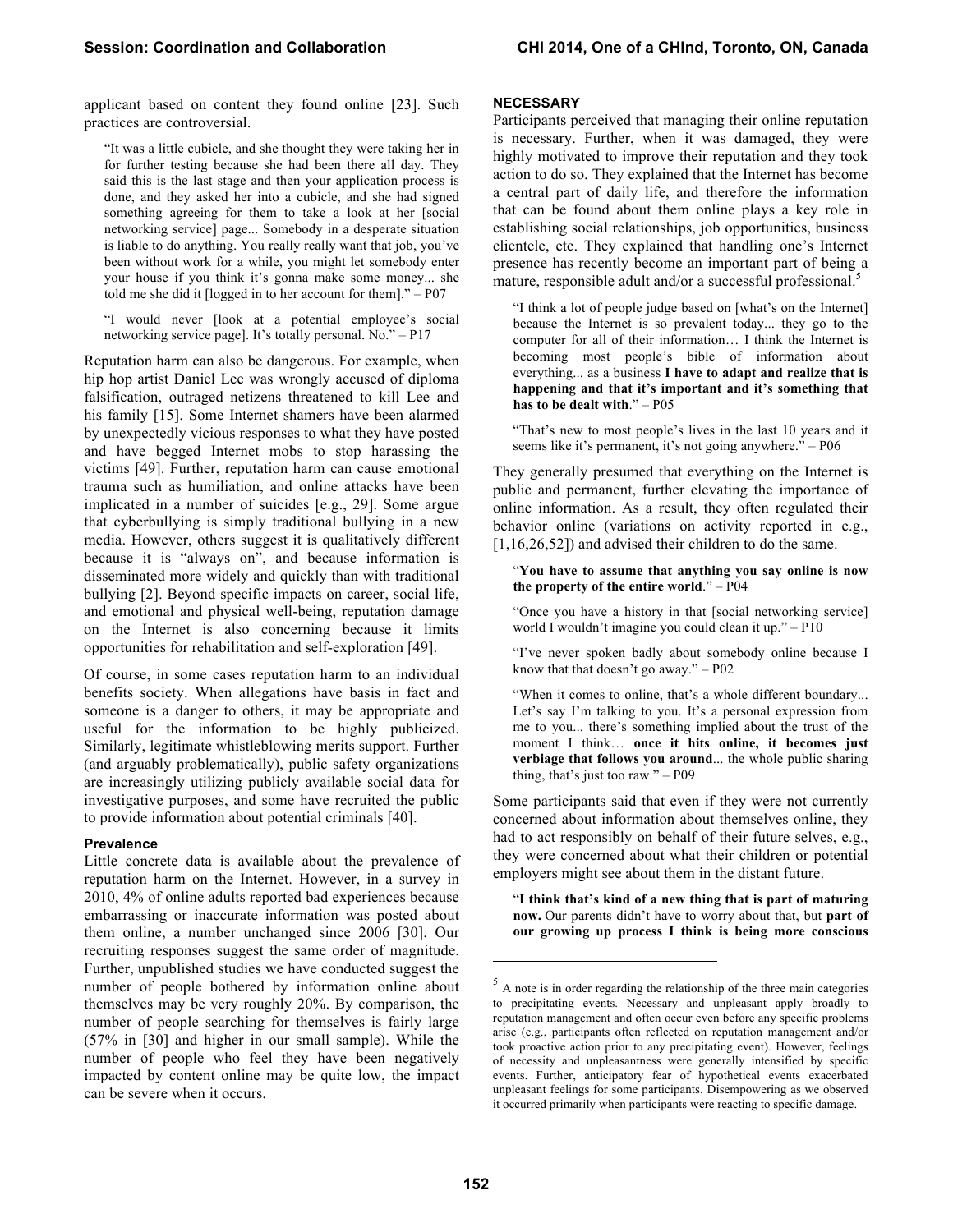**about yourself and what you do on the Internet, and how you represent yourself**… Where I am in my life now, **I feel like I don't want my nieces or my children to see me doing things**... **I do bad things and I don't want them to be there forever… It's okay for them to be there now because it's**  funny or cool or whatever that I'm like drunk and smoking a cigarette or acting like an idiot on the sidewalk. And it's kind of funny the next day, so you want to show your friends, 'Oh, look what a big idiot I was last night!' And that's fine. **But next week it's not going to be funny anymore when I'm looking for a job, or in years, when I have children.**" – P27

### **UNPLEASANT**

Managing one's online reputation was experienced as tedious, unpleasant, and even frightening. Participants oriented to reputation management as a chore for which they were too busy, and expressed a tendency to avoid or neglect it. For example, while participants did search for themselves online, they often did so infrequently. As a result, damaging information was often online for months before participants knew about it, and they were usually notified about it through social channels, e.g., phone calls from family. Some added that they disliked thinking about it because it was "negative energy." Therefore, they wanted to hire someone to whom they could delegate these tasks, although as discussed below they had reservations about current reputation management offerings.

"I guess that's why I contacted these firms because it is such a time consuming process... I just don't have the time (laughs) to work six months on getting a negative comment that's not accurate down." – P05

"Dealing with a lot of negative energy, I would just prefer not to do it myself... I know it has to be dealt with if it's affecting the business, but it's just hard for me to get into that kind of combative mindset. That someone is being negative for no reason..." – P05

A number of participants reported being frightened by reputation-related horror stories in the media. Small business owners said they are terrified of being struck down by a random negative review, and they have no idea how they would recover (although a few believed they could sustain a little bit of negative information if there were sufficient positive information online). Some felt it was inevitable that they would eventually be attacked. By contrast, some had not anticipated such an event and had been caught by surprise.

"I'm very scared of [getting a negative review]. That's my biggest fear is someone comes and they don't like their workout and they leave me some crazy… review that they hated me or something… and I can't take it down... It can easily be swayed so simple, like somebody doesn't like the lighting, or the water you serve tasted funny... It could be something so minor and people take to the web to just blurt it out… That one day, it could kind of ruin your business." – P02

"I had everything covered except what I didn't foresee... it never occurred to me someone would take an interest in destroying my reputation... One day I put in [search terms for my newsletter on a search engine], and up comes xxx something to do with pornography, something else to do with pornography... the whole page is like that… I'll never know why he was doing it. I don't know who this guy is, he's just some crackpot in India." – P03

"I didn't realize that people could get out there and say negative things about you that weren't really true and how easy that was to do." – P05

Participants were particularly concerned because they felt negative information could "snowball" and go viral, and because there are no (or few) protections or consequences.

"Someone could put something on there and it might catch on and really have a negative effect." – P03

"It's like we can't even control [the technology]… It's getting out of hand... People are posting information they should not post." – P08

"The anonymity that you have online is frightening because you can really get away with anything, especially if you're very smart. I'm a little bit of a civil rights activist, I don't believe in censorship… [but] I do think that there need to be things in place that keep people accountable whether it's some twelve year old bullying the neighbor or some bad guy connecting with some teenage girl online." – P09

"There's not really any merit behind it but they do it anyway. You can put really anything out there you want with no filter or really no negative consequences usually." – P05

Participants also believed that the motives of the antagonists were often malicious and the information that they posted often had no value to society.

"I don't interact really with the kind of people that would just get a hair up their you know what, and just decide to go trash me. But I think there is a world of random people out there that that's their entertainment.... people that just go how can we give someone a bad day... **people that their charge comes from not serving the world, it comes from trashing the world**." – P09

"It never occurred to me that someone might want to damage my reputation just for fun, not because of a grudge but just for the fun of it. **There's a lot of crazy people that are out on the Internet that just like to destroy things for fun**." – P03

#### **DISEMPOWERING**

Participants were originally optimistic that with sufficient effort they might mitigate damage to their online reputation, and they actively worked to do so. However, their efforts generally failed, and over time they lost confidence in their ability to influence online content about themselves. In this section we describe the strategies participants considered for handling reputation damage, as well as their experiences and results when pursuing these strategies.

#### **Ignoring it… is unsatisfactory**

Participants wanted to ensure their online reputation was as positive as possible, and they did not feel comfortable ignoring reputation damage.

"I thought, well, maybe I will just ignore it, it's just stupid anyway, but it was bothering me." – P14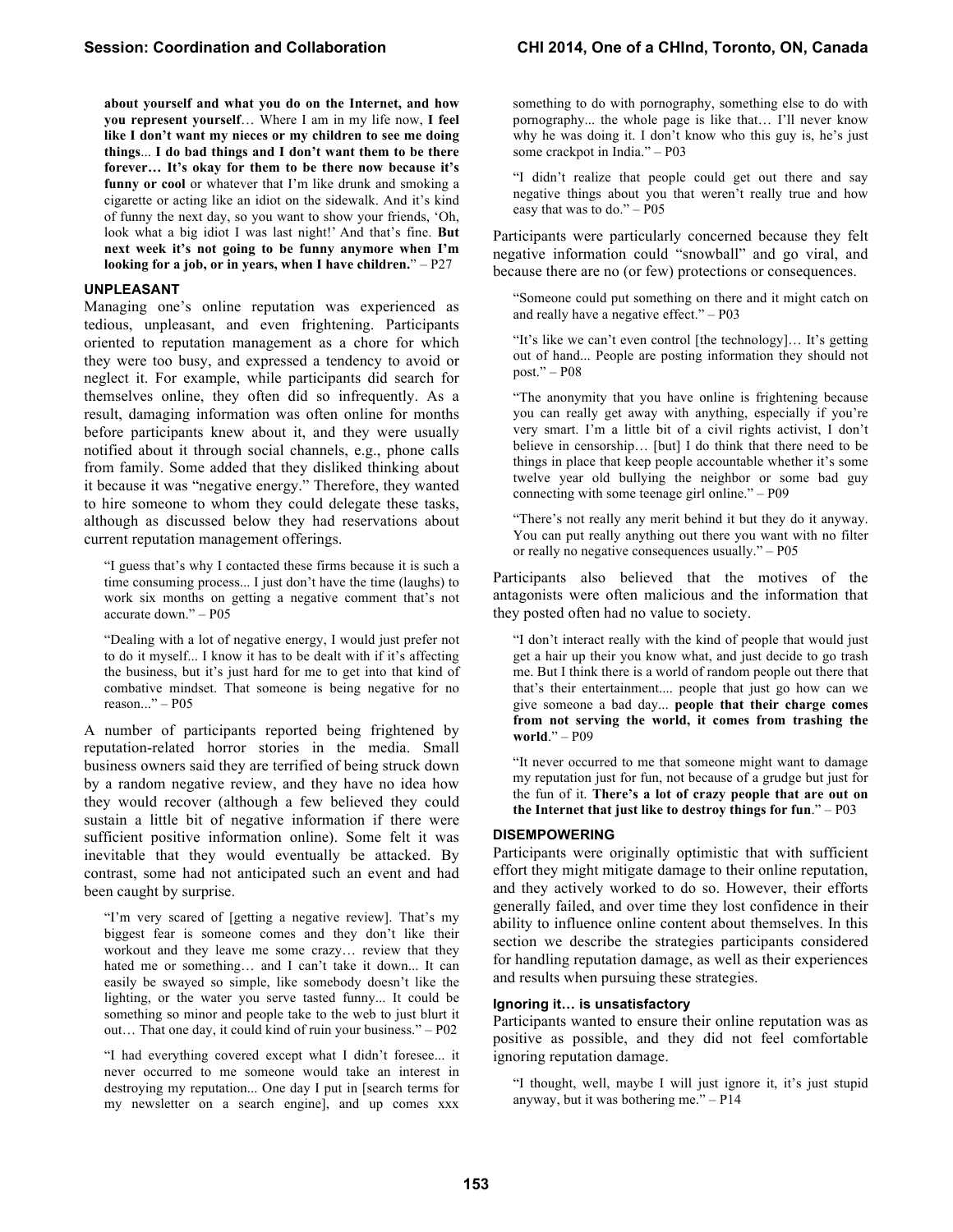### **Persuasion… is ineffective**

Participants did not generally expect or experience success in convincing people to remove adversarial content. By contrast, many participants had easily persuaded friends and family to delete photos they had posted without malicious intent on social networking services.

"Things had deteriorated too much at that point for me to actually ask [her to take it down]."  $- P14$ 

#### **Rebuttal… is risky**

One might expect rebuttal to be a viable option (consider for example Pasquale's proposal to provide individuals a "right of reply" for search engine results [39]), but most participants were reluctant to rebut or refute negative content online. Some were afraid that a rebuttal would only incite further attack. Others did not want to dignify unfair attacks with a response. In general, they could not imagine a good outcome from anything they might say. Many reputation management experts also express reservations about the usefulness of rebutting, because a rebuttal may elevate the negative content in search engine results and an angry poster can rarely be appeased in any case [e.g., 6,13].

"[There were] derogatory comments about I was a cheerleader in high school, and they're like how can a dumb cheerleader expect to run a positive business... I kind of feel insulted, and **I shouldn't have to defend myself on that level**." – P05

#### "**I decided it wasn't worth my time to lend that any credence**." – P07

"There were some people that were speaking about my race... I didn't do anything about [it]... There's nothing you really can do about that. You just have to accept it and move on." – P16

#### **TOS violations… do not apply**

Many participants considered filing Terms of Service (TOS) violations with the hosting site so it would remove the content. However, the damage they faced was not usually covered by TOS.

"I did a search, put my name in quotes, and it came up with [a teacher review site]… It's just total slander... **You can only have it down if there's certain criteria**, like 'talks about physical appearance', 'uses profanity', things like that, **and none of that applied**." – P23

#### **Legal recourse… is limited**

In theory, legal action has the potential to facilitate takedown or vindicate a victim of reputation harm in the public eye. In practice, however, it is difficult for an injured party to prevail in court; numerous legal scholars have argued that in the United States, laws are outdated and provide insufficient protection for online reputation damage [e.g., 11,19,49]. The notion of freedom of speech (the right to express opinions without censorship or restraint) frames much of the dialog regarding what content can be posted, and what if any content must be removed. Citron and Fahimy lament that in the United States freedom of speech is weighted too heavily against other factors such as public interest, and argue for a more balanced position (such as that taken in the European system) that would more harshly

sanction misrepresentation and defamation [11,19]. Further, Section 230 of the Communications Decency Act (CDA) of 1996 plays a key role in the United States in determining legal liability for Internet content. It essentially says that operators of Internet services are not considered publishers and thus are not liable for the content posted by others (although it is a complex legal question whether services have liability once they have been made aware of defamatory content [49]).

Even if and when the laws offer protection for reputation damage, legal recourse may be inordinately costly and time-consuming, hard to pursue if the attacker has posted anonymously [11], or complicated by international issues when attackers or site owners reside in other countries (as experienced by one of the participants). Additionally, some reputation management experts recommend against legal action because it can exacerbate the problem by drawing additional unwanted public attention to the issue [49].

#### **Asking for help… fails because no one is responsible**

Some participants lamented the fact that *all* the parties who could help them defend themselves (e.g., forum owners, hosting sites, search engines) took a "hands-off" position regarding content written by third parties [20]. Further, participants' attempts to reach site owners or search engines were often futile, which was a great source of frustration. Participants often judged the reasonability of one site or search engine relative to how the others behaved.

"**There's no mechanism to [hold the author accountable] because of the [forum] owner being removed and [the search engine] being removed**... the only leverage I had at that point was to say, 'Ok, let me provide you [the attacker] ten thousand dollars worth of product for you to remove that post.'" – P14

"Some of the sites, somebody says something about you and it's done, it's there and they absolutely won't take it down and that's their god given right and that's just the way it is... you can't get a hold of anybody, there's no process or anything else… you can email them till you're blue in the face, won't nobody respond to you." – P15

"I kept checking to see if it was there. And it was. I wrote in three or four times, and then I finally just gave up, because I never got a response from [the search engine]..." – P09

"I was really having anxiety about it, like 'this has to come down, immediately.' … so I started emailing [the site]. There was no real way to contact them, they didn't have a phone number, and they weren't a real legitimate business." – P02

Some participants believed that sites and search engines should be held accountable to remove certain types of content because it is clearly without merit and easily identifiable (although [50] suggests automatic identification may in fact be difficult).

"They're not too sophisticated. I mean if you have, 'John Smith is a homo'… things that are completely insulting and hostile and all that, **that surely is not communication that should in any way be protected**..." – P06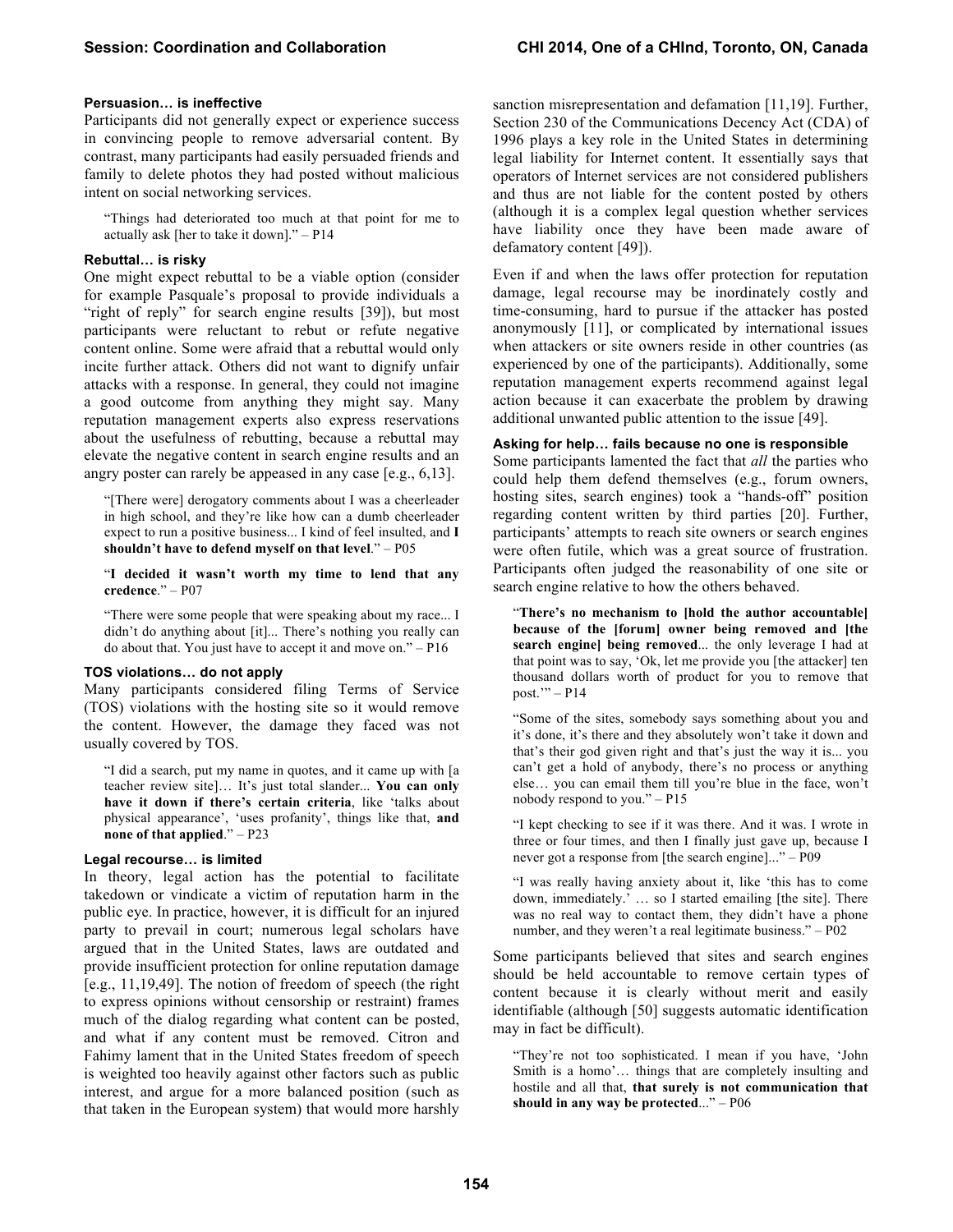"I don't like to censor anything. I am all about this is America, you can do what you want, but [cyberbullying is] an area where I really think that there should be more responsibility. I think if there's a website floating out there [and] there's just clear and blatant and hideous cyberbullying… I feel like come on you can clearly see what's going on… they should be able to build the technology that could filter out the key words that bubble up in bullying..." – P21

Search engines were of particular concern to participants, as they have become the de facto arbiters of online reputation.

"**Your online reputation is determined by the top [search engine] rankings**... Because most people rarely look past the first page or two of search engine results, your online reputation is determined by the top 10 or 20 search results." – Don Sorenson, CEO of Big Blue Robot, in [51]

"[Search engines] say they are not publishing, so you should address yourself elsewhere. But **they are the ones that are spreading the word. Without them no one would find these things.**" – Javier de la Cueva, Madrid lawyer, in [14]

#### **Reputation management services… seem sketchy and expensive**

In this subsection we discuss reputation management services, techniques used by these services, and participants' perceptions of these services. We dedicate extra attention to this topic because such services are heavily represented in the press and were significant in the minds of the participants.

### *Players*

Reputation management services are provided by players in an interlocking set of industries, such as public relations, marketing, social media monitoring, security and risk management, and crisis management. Although some firms have a full-service model to serve many of these needs, a number of companies have emerged recently that focus primarily on reputation management. While reputation management has typically been in the purview of the corporate world, more recently it has extended to politicians and celebrities, and then to 'regular folks' [32]. Several notable firms include Reputation.com (formerly Reputation Defender) [43], Reputation Management Consultants [42], Big Blue Robot [6], and Rexxfield [13].

# *Techniques*

Reputation management firms offer services such as advice on self-presentation, routine monitoring for adversarial content, and damage control in the event that problems arise. To ensure favorable search results, the firms generally use a combination of positive content creation (often 'astroturfing' to make it appear the content was created by an independent entity), search engine optimization (SEO), and data removal efforts. Typical positions are:

"**We inoculate the first pages of Search Engine Results** against negative listings by introducing more authoritative positive listings… [we can] also create Micro-Sites, Blogs and various Social Media sites, and create and submit Press Releases and Syndicated Articles..." – Reputation Management Consultants [42]

"**Anything bumped to the second page (or lower) is, for all intents and purposes, rendered invisible.** Our patented technology… can make good content rank highly in your results." – Reputation.com [43]

# *Sketchy and Vague*

A number of participants had spoken with reputation management companies and/or tried free trials of their services. The participants understood the basic approaches being proposed. However, they registered three key objections to reputation management services.

First, participants found the companies "sketchy" and were worried they might be a "scam." The brands of the companies were unfamiliar to the participants, and they were frustrated by "vague" descriptions of what the companies do. They explained that they would be more confident about reputation management services from companies or individuals they know and trust (e.g., large corporate brands; computer consultants they had employed previously; or even family members).

"I've decided not to use reputation management services... they don't wanna just give all the information out cause they don't want people to do it on their own, they're in there to make money so I understand that. But on the flip side of that, **the vagueness of their methods and their inability to guarantee specifics tends to make me suspect**." – P14

"Everybody and their brother is springing up to do [reputation management services] anymore it seems like. I looked at some of em, did a trial on one... **Sounded kinda black hat to me so I was kinda leery**..." – P15

"**I've gone though probably 25 of these companies**... I just don't feel comfortable paying someone a price when I don't understand what they're doing and why they're doing it... I don't have to fully understand the technical aspects of everything of course, and that's not what I'm looking for, but I guess **I'm just looking for straight talk**." – P05

"It's your reputation, you just don't trust it to anybody. If somebody's doing that type of work for you or doing that type of service then I have to be real comfortable with them." – P15

"I have a brother that's great at computers, maybe he could do that if it's not that difficult..." – P05

Second, ethics about modifying content varied a bit, but participants often found SEO strategies such as creating link farms to be unfair or unethical.

"What I did eight years ago was unethical and I'm trying to cure it, I don't think curing it with doing something unethical is going [to help]." – P01

"If I start using dirty tactics, then I'm not no better than the person that I'm going up against. So I don't get into that, that's a slippery slope right there. I don't want to go down that path." – P15

Third, a few participants were concerned that they had to provide *additional* personal information in order to get unwanted information removed.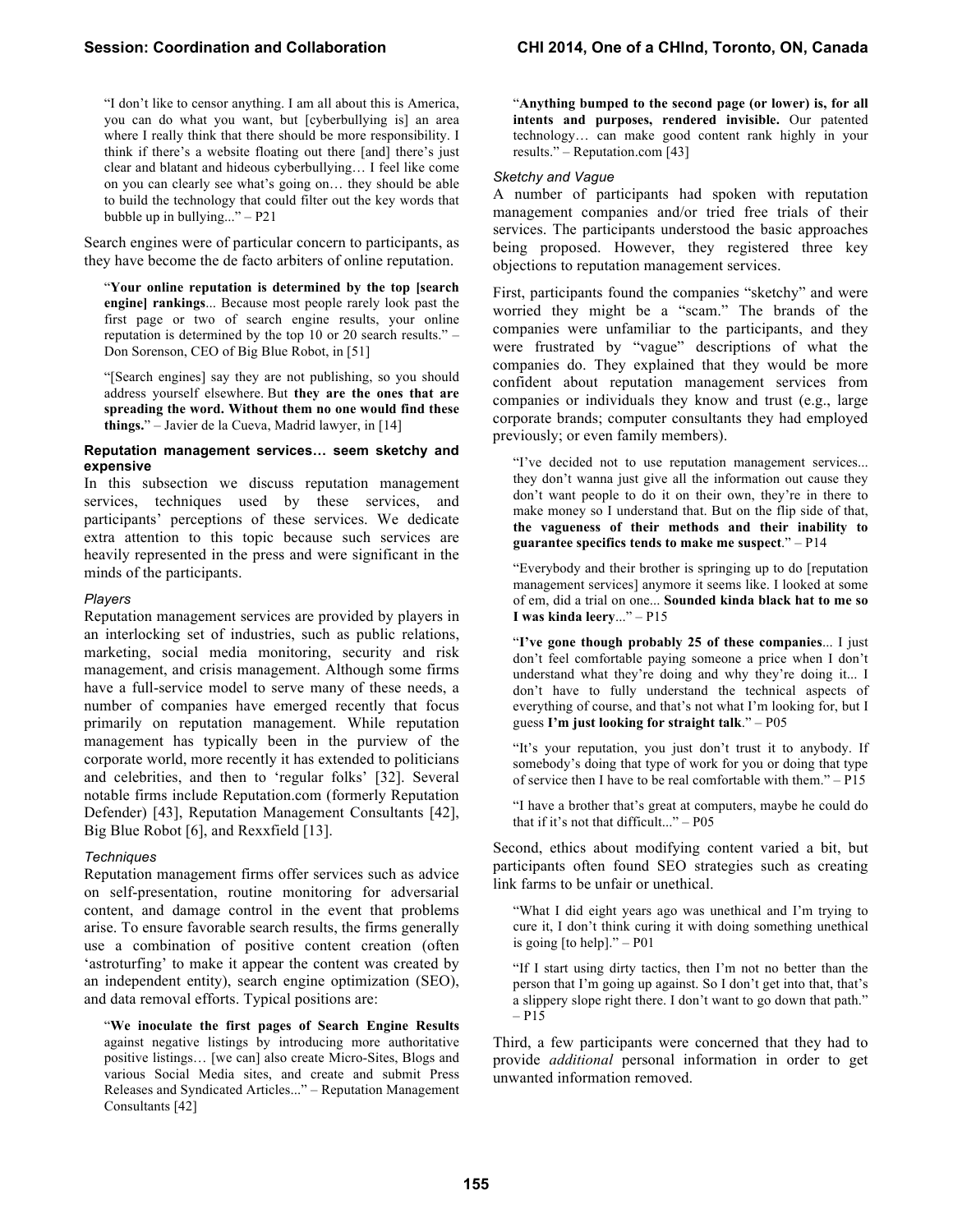"I'm a little wary about opting out [of data aggregators], because **a lot of times the validation for opting out is giving more information than they already have**. Come on. I may be dumb but I'm not stupid." – P12

"All the sites smacked of that gimmicky kind of language... On top of the fact that I don't know who these people are and now you're going to them because of something negative out on the web about you, it almost feels like jumping from the frying pan to the fire to then sit around and give them all this information when you don't know the company, you've never heard of them..." – P21

# *Costs*

Costs for reputation management services vary widely, depending on factors such as the current ranking of negative content or the number of other people with the same name. Entry-level services are in the \$100 range at sites such as Reputation.com, but such services are largely targeted at people who have no negative content online and/or limited online presence. When negative content exists, costs grow quickly into the thousands or tens of thousands of dollars, and success is not guaranteed [53]. Programs for celebrities, politicians, and executives reportedly average between \$5,000 and \$10,000 per month [10]. Rexxfield CEO Michael Roberts says he knows one person who spent \$600,000 in one year trying to improve their online reputation [13].

Participants generally felt these costs were far out of reach, and they often perceived reputation management services as being for large companies or celebrities.

"I actually got in contact with an Internet reputation management company... [they were going to charge me] **\$3000 a month**. And I just can't afford that. **For a small [tutoring] business**, that's too much." – P05

"I've heard that the reputation management companies are fairly expensive 750 bucks, 1500 bucks. **They're expensive, so it's not for us.** I wouldn't consider using them." – P17

Due to a combination of the factors described above such as high cost and perceived sketchiness, and despite being concerned about unresolved reputation management problems and having spoken with numerous companies, *no* participants had purchased reputation management services.

#### **I'm afraid… to do anything**

Numerous additional factors contributed to feelings of fear and helplessness. Some participants were afraid that monitoring negative content would elevate it in search results, making it even more prominent. Some participants also mentioned that monitoring information without the ability to take it down is simply upsetting. A few participants felt they did not have the skills necessary to manage their online reputation. Further, reputation damage was often an isolating experience, as participants were often too embarrassed to talk to friends or family about it.

"I'm kind of afraid [to look]. I don't want to personally put any more hits on it and give it any more views than it deserves... **I** 

#### **realized every time I clicked on it, I was giving it more power so I had to stop looking at it**." – P02

"I don't click on it... I know that if I click on it, it's going to improve its results... That would always be my concern with anything that I do [such as using a monitoring tool]. That's the last thing that I would want to have happen is for it to somehow generate a click through on that link." – P14

# **Giving up… is all that's left**

Participants had often tried hard to fix negative content, eventually concluding no realistic course of action existed and giving up. Most participants had ultimately failed to "fix" their problems.

# **DISCUSSION AND IMPLICATIONS**

Based on the experiences of our participants, feasible mechanisms do not currently exist for preventing and repairing online reputation damage. This is not to say that it is impossible to prevent and repair online reputation damage, but at a minimum the resources required in terms of time, money, and technical skills appear to be beyond what one might reasonably expect of most users. This disadvantage is exacerbated by the asymmetric nature of attack versus defense in online reputation; in the current state of affairs it is far easier to harm someone's reputation than to repair it [49].

Given the current dysfunctional state of affairs, we advocate that the HCI community work to inspire and inform more effective technological, social, and legal mechanisms for reputation repair as well as the prevention of reputation damage. Clearly, these issues are not easy to address, because efforts to limit speech in order to protect reputation may stifle legitimate discourse. This is further complicated by the fact that the inherent tension between protecting reputation and protecting freedom of speech plays out differently in different cultural and legal contexts. Nonetheless, we remain optimistic that knowledge and skills from the HCI community can be brought to bear to improve the situation.

#### **Design Relevance of Primary Categories**

We begin by discussing design principles that emerged from each of the categories of our analysis.

*Principle 1: Focus on repair and prevention mechanisms rather than awareness and motivation.* Journalistic reports and industry materials about online reputation often focus on raising awareness and motivation. Based on this guidance, researchers might pursue directions such as persuasive technology to encourage users to behave in certain ways. However, as reported in the Necessary section, our findings indicate that the primary obstacle to managing damage is not lack of awareness or motivation (or at a minimum raising awareness or motivation is not sufficient). Rather, the key problem is that the strategies people pursue are not effective.

*Principle 2: Design reputation management tools and services to minimize required engagement and negative*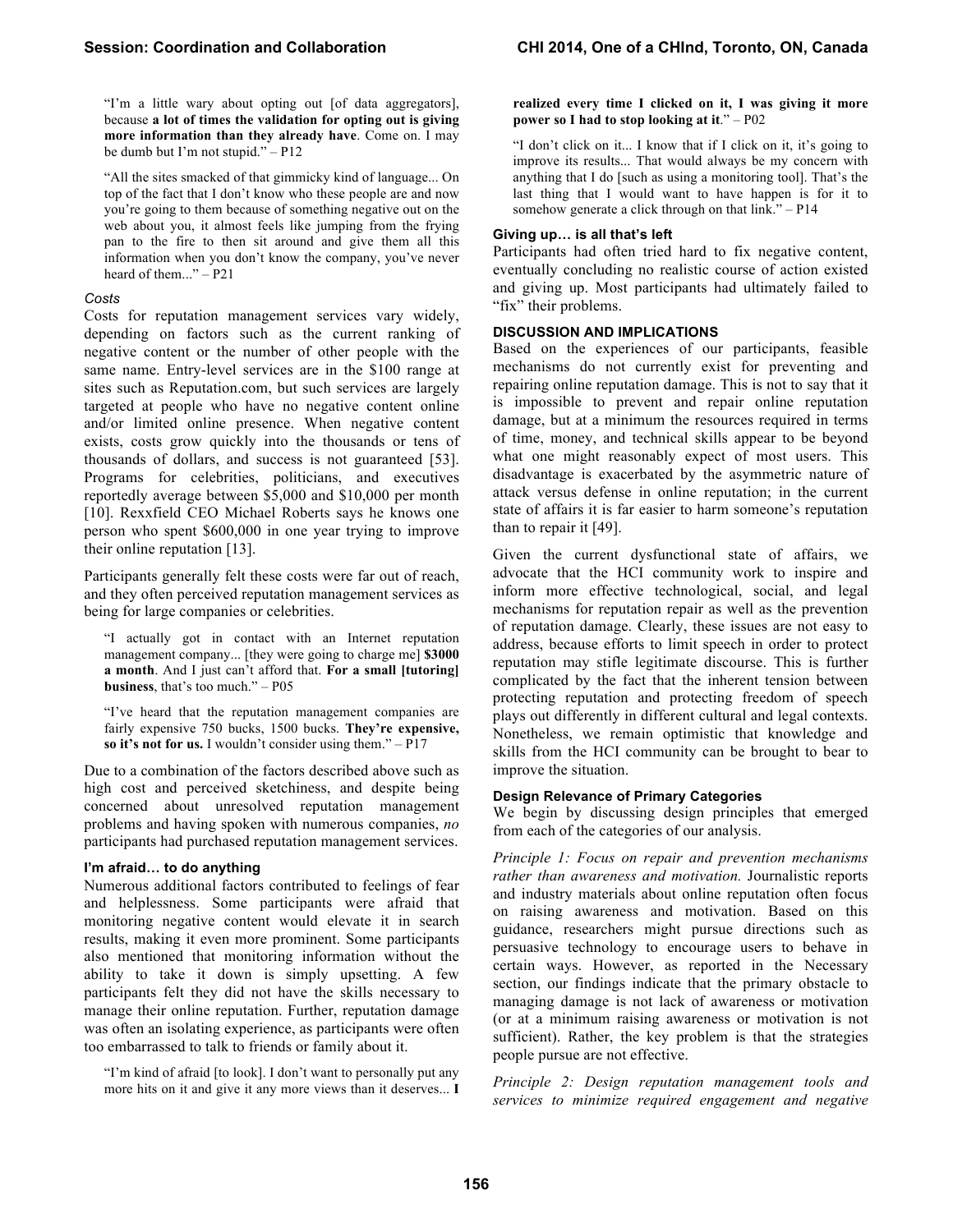*emotion.* For example, our findings as reported in the Unpleasant section suggest that occasional focused use would be preferable to frequent casual use, so tools should be designed to minimize notifications and number of visits. Further, negative information should be carefully contextualized and users should be reassured as appropriate.

*Principle 3: Develop feasible solutions to everyday reputation problems.* As seen in the Disempowering section, addressing reputation management damage requires disproportionate effort, when it is possible at all. Legal remedies are being pursued, but these are typically heavyweight and we would like to encourage complementary efforts by technologists. Therefore, we recommend the development of effective, viable technical mechanisms appropriate for everyday problems and people.

#### **Value and Credibility**

Legal scholar Meiklejohn provocatively argues that meaningful dialog is more important than freedom of speech per se.

#### "**What is essential is not that everyone shall speak, but that everything worth saying shall be said**." – Meiklejohn, in [49]

However, determining "worth" is clearly complex and subjective, and research might yield improved models for assessing and presenting it. For example, crowdsourcing might be used to assess the value or credibility of online content. Previous research on determining and visualizing credibility (e.g., [18,25,46]) might be leveraged as well.

### **Collaboratively Edited Resource for Reputation**

Many current efforts to handle reputation damage aim to manipulate search engine results via SEO, astroturfing, or other means. However, these are not stable solutions since search engine algorithms typically evolve in response to these manipulations. By contrast, we can take as inspiration a resource such as Wikipedia, which by virtue of its perceived credibility and popularity stably appears high in search results. The HCI community is well positioned to address the complex challenges of creating a high quality, collaboratively edited resource for representing personal reputation.

We encourage the reader to envision other potential research directions, bearing in mind that based on what has happened in other media, mechanisms for reputation repair may take decades or even centuries to evolve [49]. Therefore, we need not limit ourselves to readily available technological capabilities, but rather we can also imagine building on techniques that do not yet exist but are likely to exist in the future.

# **CONCLUSIONS AND FUTURE WORK**

In this paper, we discussed participants' experiences managing online reputation damage, illustrating how they find it necessary, yet unpleasant and disempowering. In the current environment, lay people cannot reasonably be expected to handle reputation damage on their own. Given this unfortunate state of affairs, we argue for increased HCI attention to this area so that more feasible means might be found for preventing and repairing reputation damage. Future work includes research to more fully characterize different cultural perspectives, a rigorous analysis of the potential of specific HCI programs to inform mechanisms for reputation damage and repair, and survey-based research to establish the prevalence and concrete impacts of reputation damage.

# **ACKNOWLEDGMENTS**

We thank the following for their thoughtful comments and contributions to this work: Paul Aoki, Sunny Consolvo, Jonathan McPhie, Martin Ortlieb, Rob Reeder, Steve Rogers, Lauren Schmidt, Sebastian Schnorf, Nikhil Sharma, Jessica Staddon, Cindy Yepez, and the CHI 2014 ACs and reviewers. We are deeply grateful to the study participants for sharing their stories.

#### **REFERENCES**

- 1. Acquisti, A. and Gross, R. Imagined Communities: Awareness, Information Sharing, and Privacy on Facebook. *Proc. PET 2006*, 36-58.
- 2. Andalo, D. Ban Cyber-Bullying Clips, Johnson to Urge Websites. *The Guardian*, April 10, 2007.
- 3. Anderson, N. 'Algorithms Can Have Errors': One Man's Quest to Purge Horrific Pictures from His Google Results. *Ars Technica*, March 4, 2012.
- 4. Angie's List. www.angieslist.com
- 5. Ayalon, O., and Toch, E. Retrospective Privacy: Managing Longitudinal Privacy in Online Social Networks. *Proc. Soups 2013*, Article 4.
- 6. Barack, L. Protect Your (Online) Rep. *Registered Rep*, February 27, 2012.
- 7. Bartow, A. Internet Defamation as Profit Center: The Monetization of Online Harassment. *Harvard J. of Law and Gender 32*, 2 (2009), 101-147.
- 8. BeenVerified. www.beenverified.com
- 9. Beyer, H., and Holtzblatt, K. *Contextual Design: Defining Customer-Centered Systems.* Morgan Kaufman, San Francisco, 1998.
- 10.Bilton, N. Erasing the Digital Past. *The New York Times*, April 1, 2011.
- 11.Citron, D.K. Cyber Civil Rights. *Boston University Law Review 89*, 61 (2009), 61-125.
- 12.Citron, D.K. and Franks, M.A. Criminalizing Revenge Porn. *Wake Forest Law Review* (forthcoming 2014).
- 13.Crowell, G. Comprehensive Interview with Michael Roberts. *ReelSEO.com*, August 24, 2010.
- 14.Daley, S. On Its Own, Europe Backs Web Privacy Fights. *The New York Times*, August 9, 2011.
- 15.Davis, J. The Stalking of Korean Hip Hop Superstar Daniel Lee. *Wired*, April 24, 2012.